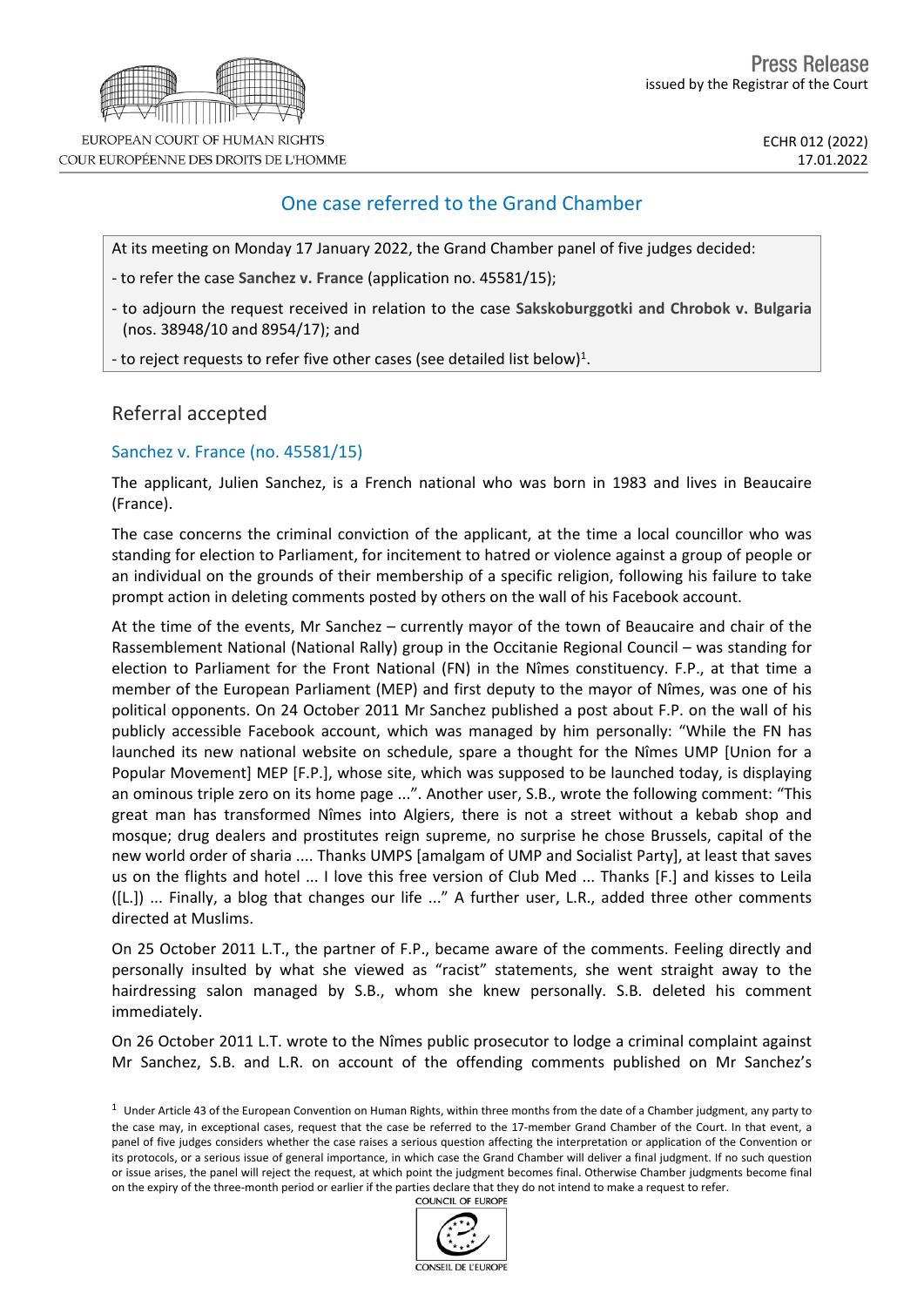Facebook page. On 27 October 2011 Mr Sanchez posted a message on the wall of his Facebook account inviting users to "monitor the content of [their] comments", but did not intervene in relation to the comments already posted.

Mr Sanchez, S.B. and L.R. were summoned to appear before the Nîmes Criminal Court in connection with the publication of the comments in question on the wall of the applicant's Facebook account, to answer charges of incitement to hatred or violence against a group of people, in particular L.T., on the grounds of their origin or their membership or non-membership of a specific ethnic group, nation, race or religion. On 28 February 2013 the Criminal Court found Mr Sanchez, S.B. and L.R. guilty as charged and ordered each of them to pay a fine of 4,000 euros (EUR). S.B. and Mr Sanchez were also ordered, jointly and severally, to pay the sum of EUR 1,000 to L.T., the civil-party claimant, in compensation for non-pecuniary damage. The court concluded that, having set up a public communication service by electronic means on his own initiative for the purpose of exchanging opinions, and having left the offending comments still visible as of 6 December 2011, Mr Sanchez had failed to act promptly in stopping their dissemination and was therefore guilty as the "producer" of an online public communication site, and hence as the principal offender.

Mr Sanchez and S.B. appealed. S.B. subsequently withdrew his appeal.

The Nîmes Court of Appeal upheld the guilty verdict against Mr Sanchez, reducing the fine to EUR 3,000. It also ordered him to pay L.T. EUR 1,000 in costs. The Court of Appeal held that the Criminal Court had been correct in finding that the comments clearly defined the group of people concerned, namely those of Muslim faith, and that associating the Muslim community with crime and insecurity in the city of Nîmes was likely to arouse a strong feeling of rejection or hostility towards that group. Moreover, it held that by knowingly making his Facebook wall public, Mr Sanchez had assumed responsibility for the content of the comments posted – which, according to the statements he had made to justify his position, he considered compatible with freedom of expression – and that his status as a political figure required even greater vigilance on his part.

The applicant appealed on points of law to the Court of Cassation, which in a judgment of 17 March 2015 dismissed his appeal.

The application was lodged with the European Court of Human Rights on 15 September 2015.

The applicant submitted that his conviction on account of comments posted by others on the wall of his Facebook account was in breach of Article 10 (freedom of expression) of the Convention.

In its [judgment](https://hudoc.echr.coe.int/eng-press?i=003-7106075-9621510) of 2 September 2021, the Court held, by six votes to one, there had been no violation of Article 10 (freedom of expression) of the European Convention on Human Rights.

On 17 January 2022 the case was referred to the Grand Chamber at the applicant's request.

## Request adjourned

The request submitted by the Government in the case of Sakskoburggotki and Chrobok v. Bulgaria (nos. 38948/10 and 8954/17) was adjourned.

Requests for referral rejected

Judgments in the following 5 cases are now final<sup>2</sup>:

**Abdi v. Denmark** (no. 41643/19), [judgment](https://hudoc.echr.coe.int/eng?i=001-211795) of 14 September 2021

**M.P. v. Portugal** (no. 27516/14), [judgment](https://hudoc.echr.coe.int/eng-press?i=003-7110981-9629342) of 7 September 2021

<sup>2</sup> Under Article 44 § 2 (c) of the European Convention on Human Rights, the judgment of a Chamber becomes final when the panel of the Grand Chamber rejects the request to refer under Article 43.